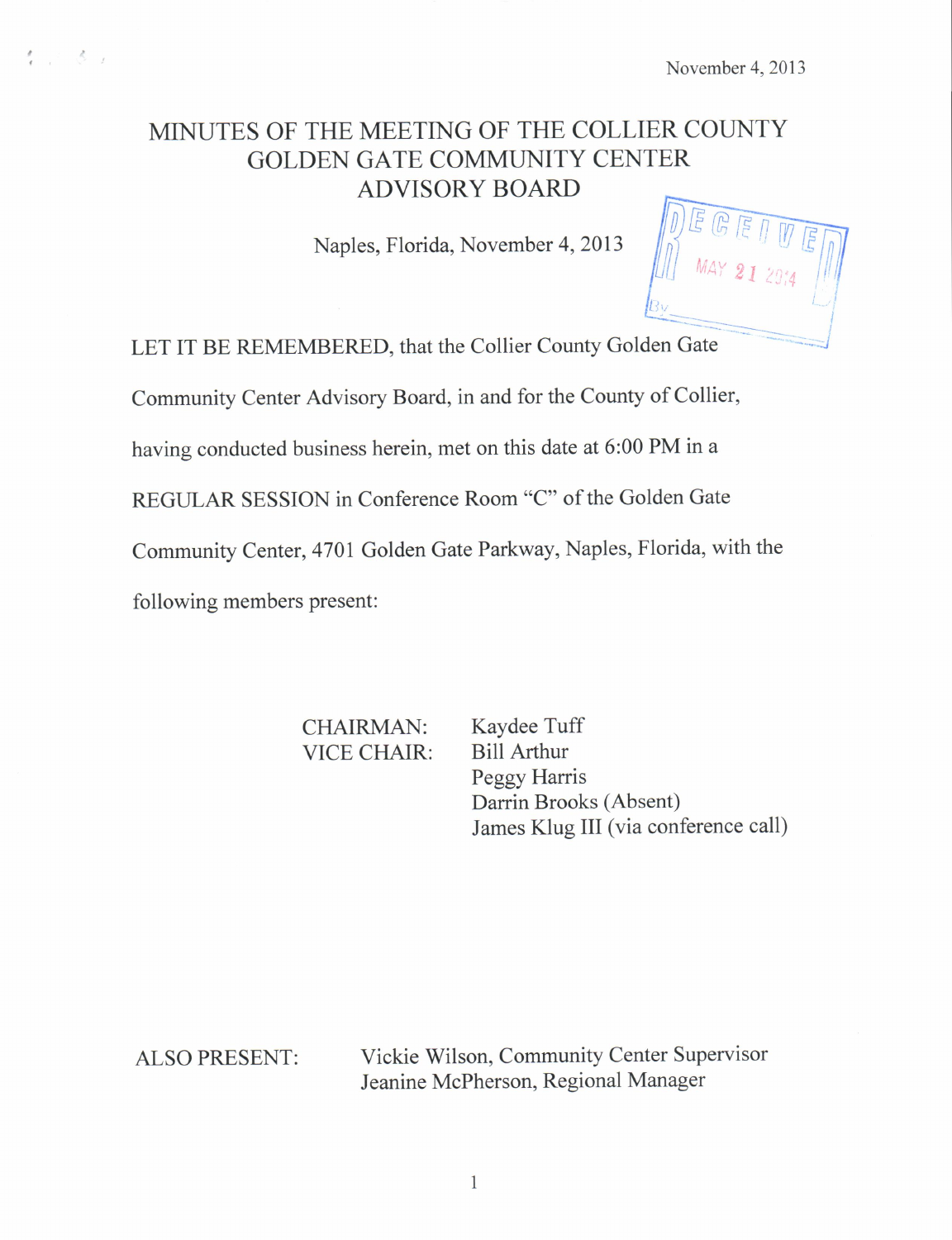#### $\mathbf{I}$ . Call to Order

The meeting was called to order at 6:06 PM by Chair Kaydee Tuff.

# II. Attendance—Establish <sup>a</sup> Quorum

Roll call was taken and a quorum was established.

# III. Approval of Agenda

 $\mathcal{L}_{\rm{max}}=100$ 

Peggy Harris moved to approve the November 4, 2013 Agenda as submitted. Second by Bill Arthur. Motion carried unanimously, 3-0.

# IV. Approval of June 3, 2013 Minutes

Peggy Harris moved to approve the October 7, 2013 Minutes as submitted. Second by Chair Kaydee Tuff. Motion carried unanimously, 3-0. Bill Arthur abstained.

Note: Bill Arthur could not vote he was not in attendance for the October 7, 2013 meeting.

V. Public Comments None)

# VI. Old Business

Jim Klug joined meeting via conference call at 6:12 pm.

# A. Recreation Highlights

Vickie Wilson reported the following:

- Put on a play" After Life of the Rich and Famous" over 2 week period 250 people attended
- October 26— Halloween Family Event attracted 400 participants
- October 24 National Night Out attracted 1, 500— 1, 800 participants  $\Delta \sim 1$

# **Staff Updates**

She reported Ray Coriano resigned from his position. The Community Center is interested placing Phil Montano in a Program Leader position.

Staff noted researching "soil pack" to adhere to track. Product helps maintenance of track by allowing water to run off.

Chair Kaydee Tuff voiced concern over the BMX Event and not having Ray Coriano to coordinate the Event.

Staff responded Phil Montano has more experience than the Community Center Supervisor.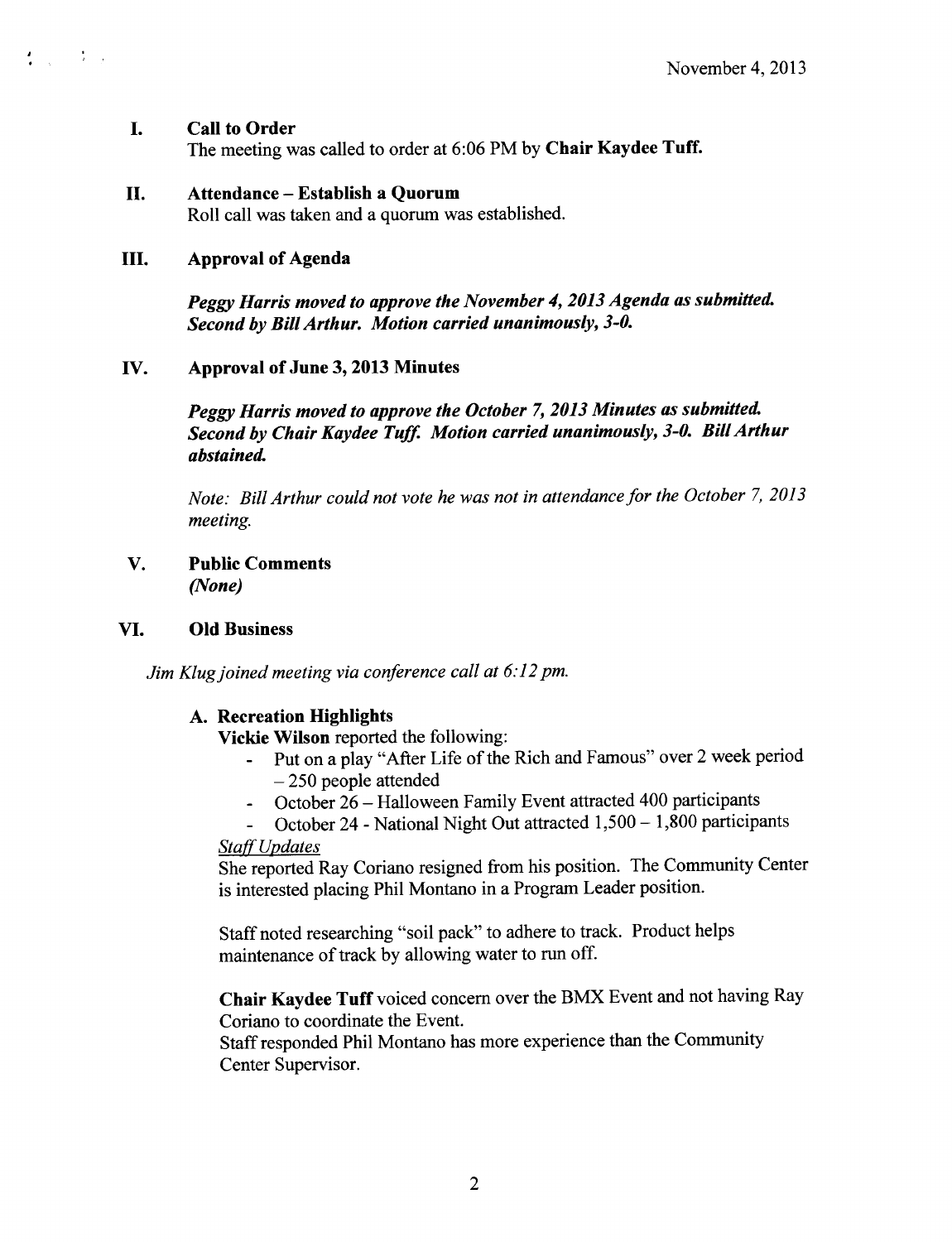It was noted the Naples BMX Club of Naples plan to hold a BMX Event from February 7-9, 2014. The Board has not approved it. The final answer should be received by November 12, 2013.

### Upcoming Events

 $\mathbf{f}_{\mathrm{max}}$  , where  $\mathbf{f}_{\mathrm{max}}$ 

- November 8 Outdoor Movie, "Monsters University"
- December  $6-4th \& 5<sup>th</sup>$  Grade Dance
- December 7— Breakfast with Santa
- January  $17-19$  Ziggy's Festival

#### B. Playground Update

Vickie Wilson reported quotes are due back on November 15. The shade structures currently being quoted on are meant to be stationary.

Bill Arthur voiced concern that the shade structures would need to be removed in the event of a hurricane.

Staff assured him; the shade structures could be taken down but that it would be time consuming.

#### C. Garden Gazebo None)

#### VII. New Business

#### A. Month to Date budget/Year to Date

Staff distributed the Monthly Year to Date Fund 130 Report with Monthly Breakdowns FY 2014 dated November 4, 2013 and Budget to Actual Comparison, BCS Drilldown Report FY 2014. ( See attached)

## B. Confirmation FY2014 GGCCAB Budget

Jeanine McPherson addressed a question posed by the Advisory Board at the October 7, 2013 meeting—" Where there any changes made to the Budget after the Advisory Board approval?

She explained 99.9 % yes, there was <sup>a</sup> change. The Board of County Commissioners approved giving \$1, 000 to each employee in lieu of a cost of living increase. The balance of the budget is exactly the same.

She noted the \$47,000 short fall in revenue FY 2013- 14 with an equal amount of short fall in expenditures. Invoices from last year continue to be received. There are no issues on the Carry Forward.

Jim Klug asked if funds from GGCC MSTU Capital Reserves were used to pay the employees \$1,000 in lieu of a cost of living increase. Jeanine McPherson responded "yes."

Jim Klug voiced concern over taking funds out of Capital Reserves. Jeanine McPherson explained it was the best place to take the funds from.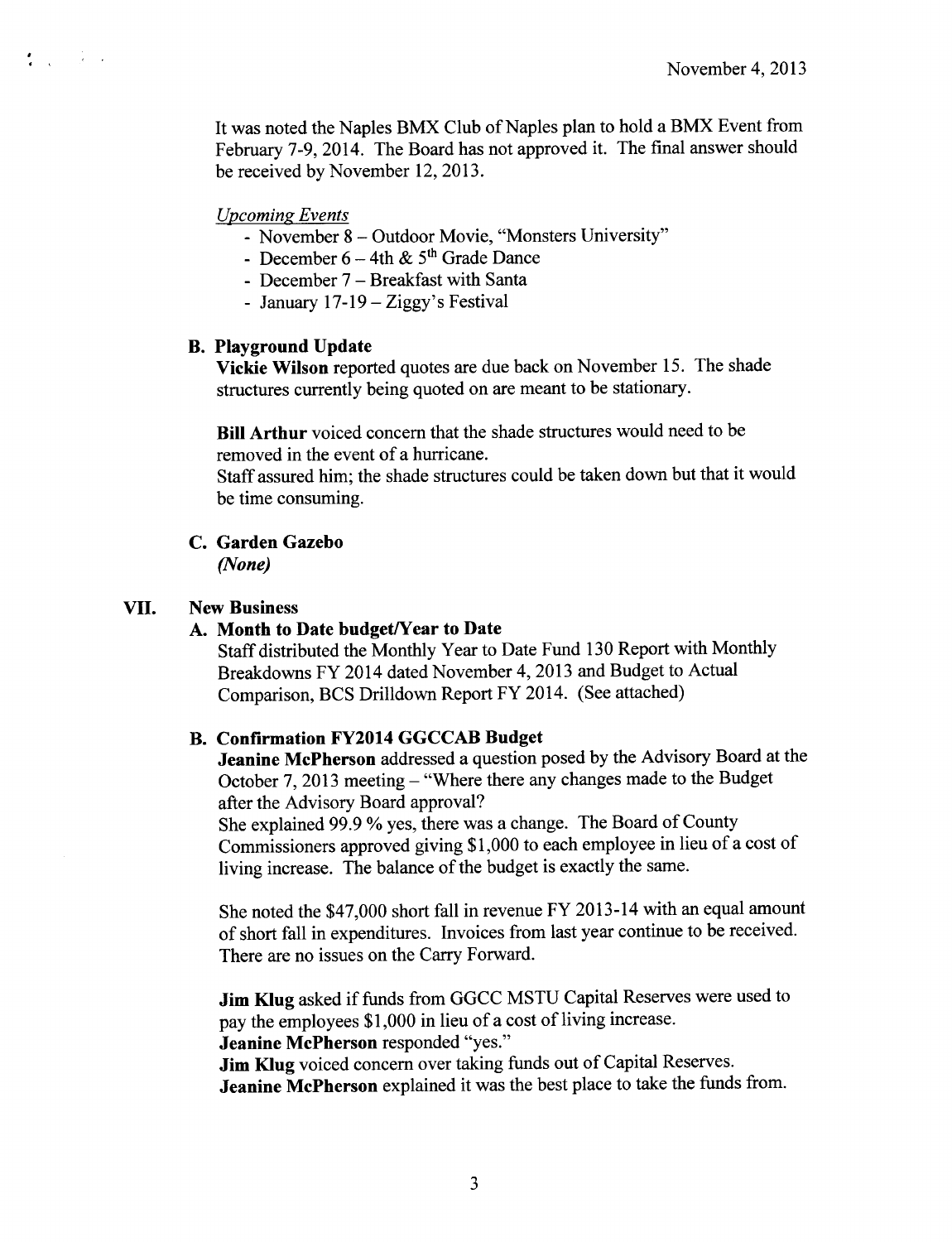Jim Klug asked if the decision the BCC made affected everyone's Capital Reserves in the County.

Jeanine Mc'Pherson stated she didn't know.

**Jim Klug** stated the Capital Reserves account is used as an emergency fund. Peggy Harris asked "why does the MSTU have to pay it at all; why doesn't it come out of fund 111, like it does for everyone else."

Bill Arthur noted the MSTU 60/40 agreement.

Chair Kaydee Tuff voiced concern the MSTU share was previously not charged accordingly.

Peggy Harris requested Staff bring back clarification to the next meeting on what portion the MSTU actually paid for.

#### VIII. Member Comments

 $\frac{1}{2}$  ,  $\frac{1}{2}$  ,  $\frac{1}{2}$  ,  $\frac{1}{2}$ 

Jim Klug requested a copy of the budget distributed to the Board. Vickie Wilson will email Jim Klug <sup>a</sup> copy.

Peggy Harris requested a breakdown of all costs, including labor, comp time, permitting and vendors for special events.

She asked if the Golden Gate Festival had been scheduled. She suggested hold the event in October.

Bill Arthur noted there was <sup>a</sup> need to find <sup>a</sup> new ride vendor first.

Chair Kaydee Tuff asked if the Community Center would be providing another artificial Christmas tree for decoration.

BillArthur moved to adjourn the meeting. Second by Peggy Harris. Motion carried unanimously; 4-0.

NEXT MEETING: MONDAY December 2, 2013 at 6:00 pm. GOLDEN GATE COMMUNITY CENTER— CONFERENCE ROOM "C" 4701 GOLDEN GATE PARKWAY NAPLES, FLORIDA

There being no further business for the good of the County, the meeting was adjourned by order of the Chair at 6:45 PM.

# GOLDEN GATE COMMUNITY CENTER ADVISORY BOARD